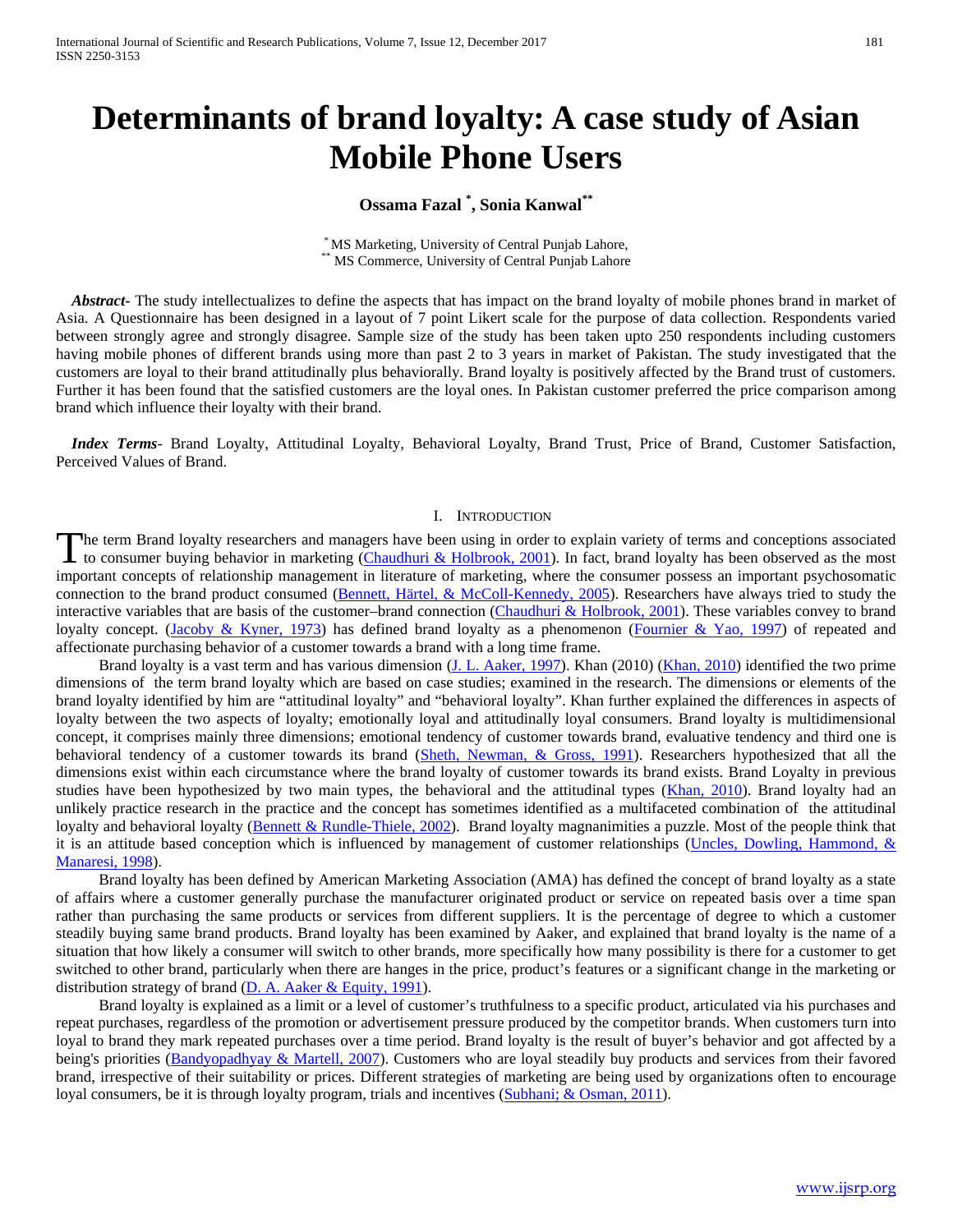A customer's perception which affect the judgment of customer regarding the choice of product ultimately leads to the loyalty to the products and services of a specific brand. Brand loyalty is one of the basic component which form the basis of competitive edge for a company against its competitors (Reichheld, 1996).

 A company can increase its growth and economic performance by developing the brand loyalty for its brand among its customers. So the strategy of marketing should be framed in a way that would be helpful in developing the brand loyalty of brands as well as these strategies must be good enough to retain the existing customers in market (Kim, Park, & Jeong, 2004).

 There are many research articles stating that loyalty is distributed into two dimensions; attitudinal loyalty and behavioral loyalty. Mostly think that Attitudinal loyalty is predecessor of behavioral loyalty (Bandyopadhyay & Martell, 2007; Carpenter, 2008; East, Gendall, Hammond, & Lomax, 2005; Jacoby, 1971; Pritchard, Havitz, & Howard, 1999; Russell-Bennett, McColl-Kennedy, & Coote, 2007). But some are not agree to this fact like (Labeaga, Lado, & Martos, 2007) argued that brand image might increase behavioral loyalty meaningfully. (Reynolds & Beatty, 1999) has investigated that customer satisfaction has a direct effect on behavioral loyalty. (Day, 1976) mentioned that behavioral loyalty happens due to casual, custom or other factors, but not necessary caused through attitudinal loyalty. (Chaudhuri & Holbrook, 2001) believed that the relationship of attitudinal and behavioral loyalty has to be inter-related not a cause and an effect relationship.

 Factors like perceived quality of product, customer satisfaction, trust of customer in brand, switching cost of the consumer and commitment of consumer influence the brand loyalty of the consumers (Afsar, 2010). (Abbasi, Akhter, Ali, & Hasan, 2010) has found that organizations operating in Asia should give prime focus to customer satisfaction in order to earn long term loyalty of consumers. In Asia customer are loyal to their brands (Aamir, Ikram, & Zaman, 2010);(Osman & Subhani, 2010); (Ahmad, 2011), but this loyalty is attitudinal or behavioral it is not studied yet. This study has main focus on exploring these two dimensions of brand loyalty in Pakistan specifically among brands offering mobile phones.

#### II. LITERATURE REVIEW

 Marketing strategies used by the brands have already moved their concentration to the relationships and creation of value which has been directly link with the brand loyalty (Maheshwari, Lodorfos, & Jacobsen, 2014). Marketing literature has taken brand loyalty primarily on academic level (Kabiraj & Shanmugan, 2011)*.* At that time brand loyalty existed only on the behavioral level (Ramesh Kumar & Advani, 2005)**;** (Iglesias, Singh, & Batista-Foguet, 2011) has suggested that the factors, purchase sequence , purchase probability (Kabiraj & Shanmugan, 2011)and purchasing frequency of customer, that were being used for the measurement of the brand loyalty. Brand loyalty always been associated with the positive perceptions of customers regarding the brand (Ishak & Ghani, 2014).

#### **Brand**

 What is meant by the term brand? Brand consists of the logo, the 'pictorial representation of the company or organization', 'the signature of the company" (Keller, 1998). In Accordance to the American Marketing Association

 *"A brand is the name, term, sign, symbol or design or a combination of them intended to identify the goods and services of one seller or group of sellers and to differentiate them from those of competitors".* 

*"Now a days a brand also represents any personality or a signature designed to gather the hearts of customers and to keep them committed" (D. A. Aaker, 2012).*

#### **Loyalty**

Loyalty is the name of influenced response to a brand or product showed over a time period (Baldinger & Rubinson, 1996). Loyalty can be defined as the buying pattern of a customer which may be a person, a household or an organization (Mellens, Dekimpe, & Steenkamp, 1996). Therefore loyalty has been explained as the steady repurchase of a brand which results from positive attitude of customers headed for a specified brand or the products of that brand (Bloemer & Kasper, 1995).



#### **Dimensions of the Brand loyalty (Pride et al., 2006)**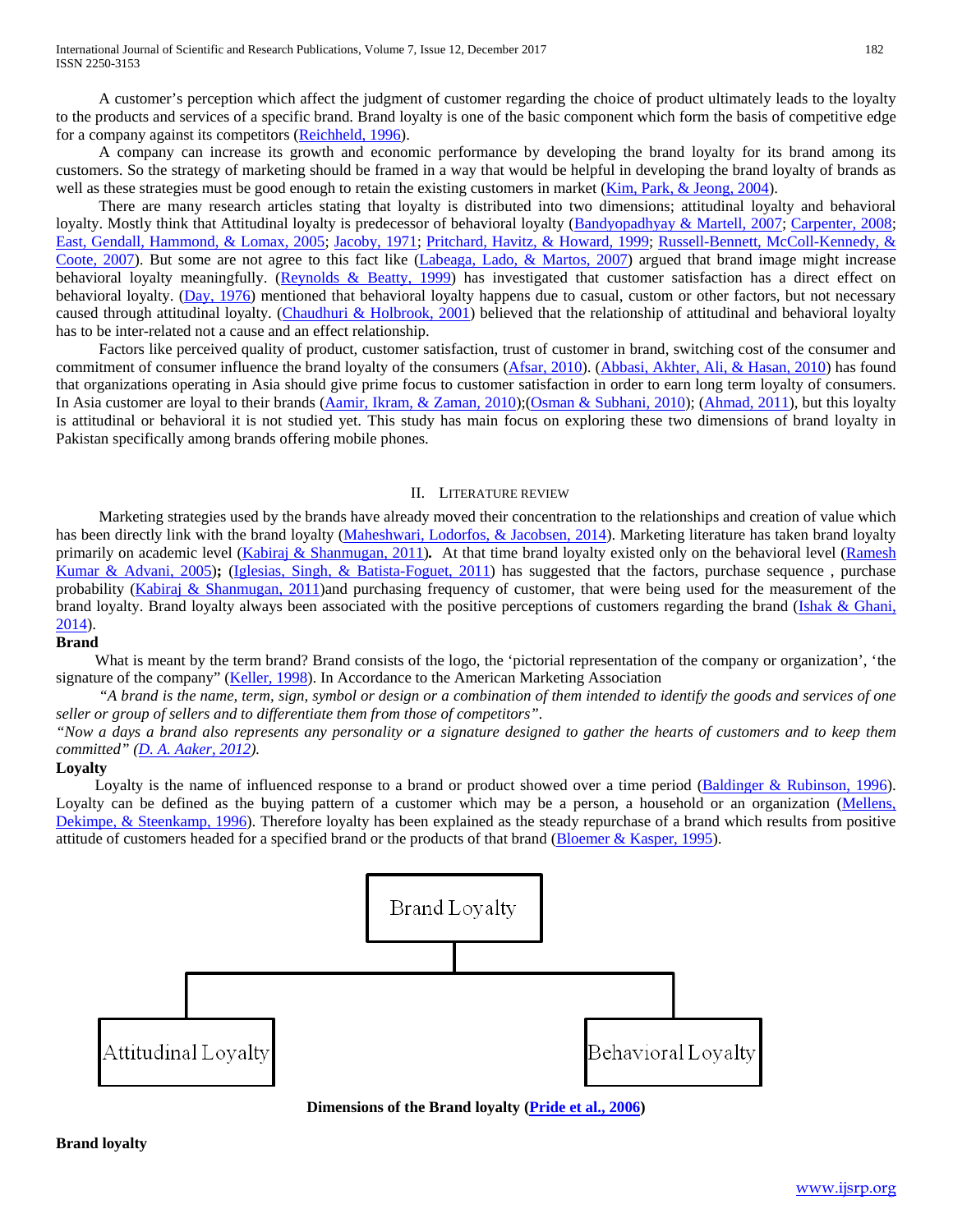The term brand loyalty is the customer's inclination for purchasing a specific brand of a product class (Jacoby & Chestnut, 1978). It can be said that a brand loyalty exists when the customer's perceived features about the product has been fulfilled by that brand offers. This fulfilled perception of consumer leads to repeat purchase behavior of consumer that results in brand loyalty for that product. Jacoby et al, define the term brand loyalty as the prejudiced, behavioral response of a customer. This behavior should be expressed over a time span by an individual, with a consistent comparison with one or more than one brands in same products or services sector (Jacoby & Chestnut, 1978). Brand loyalty has a relation with consumer's preferences and attachment with the brand (D. A. Aaker & Equity, 1991). (Cunningham, 1956) suggested that because of long usage of a particular product and development of trust for brand, customer become loyal to the brand. (Cunningham, 1956) specified three definitions of the brand loyalty which consists of; consumer's loss and gain over a specific timeframe. (Olson & Jacoby, 1971) designed factor analysis study to theorize the conception of a brand loyalty of a specific brand. Further it has found by the academics that brand loyalty has a relation with the; percentage of customer's buying dedicated to the most bought brand (Shankar, Smith, & Rangaswamy, 2003).

#### **Dimensions of brand Loyalty**

In 1976 (Day, 1976) suggested that the brand loyalty should be taken as an amalgamated perception. According to this view brand loyalty must comprises of both attitudinal element as well as behavioral element (Pride et al., 2006).

 **Behavioral loyalty:** The behavioral loyalty is the attitude of brand loyalty which is mainly concerned with the measures of repeated purchasing behavior, percentage of purchases and rate of recurrence of purchases. The admiration of these measures has varied over time and among researchers as both types have some strengths as well as some weaknesses (Mellens et al., 1996).

 *Behavioral measures of a person's perception regarding the brand explains the brand loyalty by measuring the actual purchases made by the customer over a time period.* (Dekimpe, Steenkamp, Mellens, & Abeele, 1997).

Some merits of behavioral loyalty for an organization are;

- 1. Behavioral loyalty is based on actual purchases which have direct relation with performance.
- 2. Behavioral loyalty is not supplementary as it is based on customer's behavior over a time period.
- 3. There is comparatively ease in data collection in case of behavioral loyalty rather than attitudinal data.

while it has some limitations as, this type of loyalty do not make any difference between brand loyalty and repeated purchases, so it might include forged loyalty (Mellens et al., 1996).

#### **Attitudinal loyalty**

Dick & Basu, (1994) reasined that the buyer's attitudes should also be considered in addition to behavioral dimensions of brand loyalty (Dick & Basu, 1994). Factors like intentions of re-buying, positive feedback, and crand commitment are the dimensions of attitudinal loyalty (Pride et al., 2006).

|                                       | Advantages                                                                                                                                                    | Disadvantages                                                                                                                                                        |
|---------------------------------------|---------------------------------------------------------------------------------------------------------------------------------------------------------------|----------------------------------------------------------------------------------------------------------------------------------------------------------------------|
| <b>Behavioural</b><br><b>Measures</b> | Based on actual behaviour<br>Non incidental<br>3. Easy to collect data                                                                                        | 1. Repeat buying is not<br>distinguishable from brand<br>loyalty.<br>2. More sensitive to short-run<br>fluctuations.<br>3. Difficult to pick right<br>decision unit. |
| Attitudinal<br><b>Measures</b>        | 1. Repeat buying separated from<br>brand loyalty.<br>less sensitive to short-run<br>$2^{\circ}$<br>fluctuations.<br>Easier to pick right decision unit.<br>3. | 1. Valid representation of reality<br>not guaranteed.<br>Incidental.<br>$2^{\circ}$<br>3. Harder to collect.                                                         |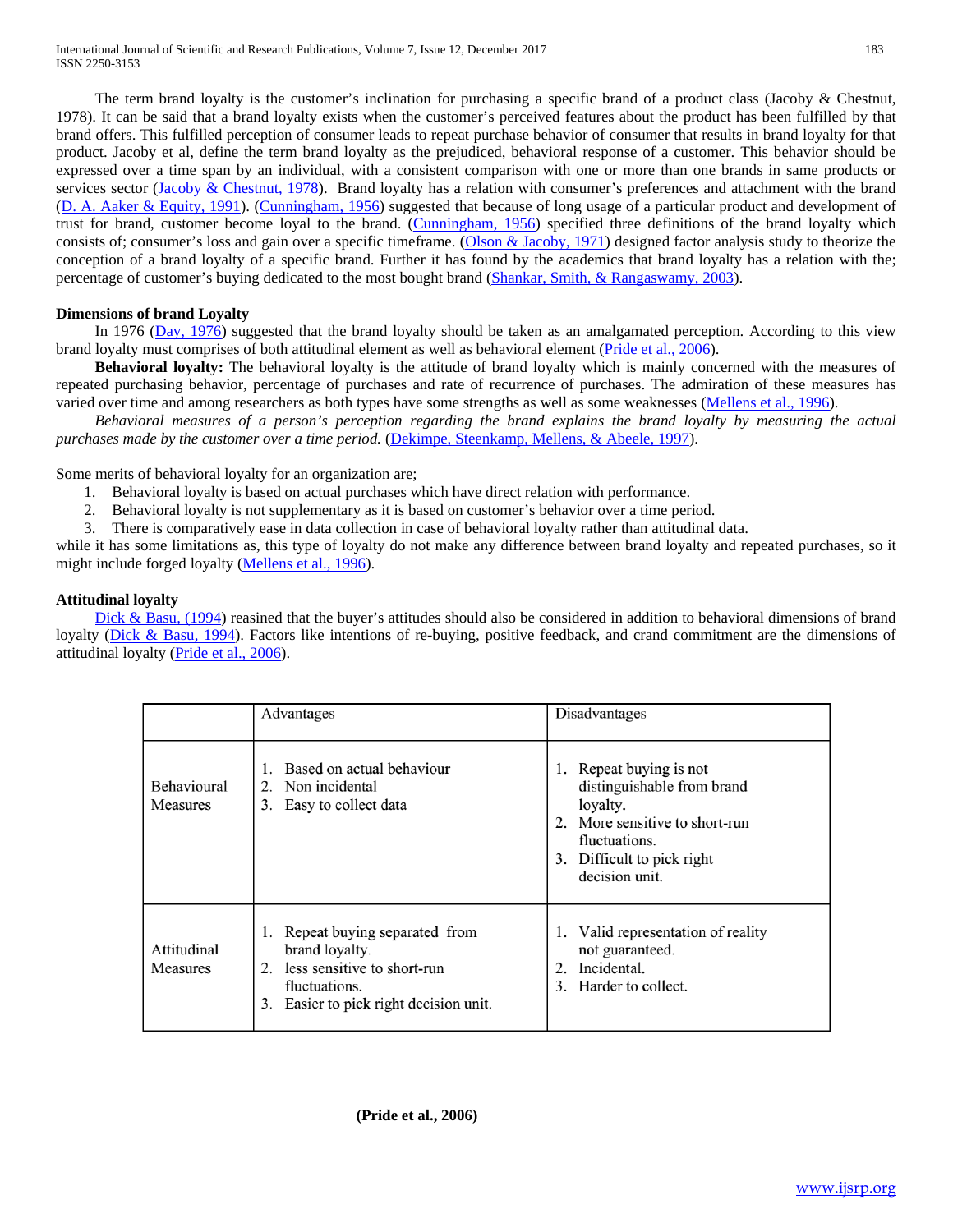Measurement of both the behavioral and attitudinal loyalty dimensions helps the manager to understand the concept of brand loyalty (Bandyopadhyay & Martell, 2007). It is much easy for manager to discover the reasons behind the customer's buying behavior, and help them in recognizing the strength and weakness of their brand (Ioannou & Rusu, 2012). Attitudinal loyalty is based on an emotional and psychological affection that a buyer may advance towards a brand (Bowen and Chen, 2001). The cognitive, affective and conative are the three dimensions of attitudes of customers (Dick & Basu, 1994).

 (Khan, 2010) conducted a research study with an objective to discover the elements that explicate the development of behavioral dimension of loyalty. Literature on loyalty has been studied by Khan (Khan, 2010). Key aspects have been acknowledged which are significant in increasing loyalty (both attitudinal as well as emotional). There has been a research study conducted by Khan with a purpose to identify the factors that distinguish customer into two categories; emotionally (behaviorally) loyal customers and attitudinal loyal customers. In order to achieve this objective variables of both categories of loyalty has been identified through primary research and previous literature. Variables or determinants of attitudinally loyal and behaviorally loyal customers have been identified by the research study (Olson & Jacoby, 1971). It has been found that customer who are behaviorally loyal have higher perception regarding quality of product and services (Ong, 2008). While attitudinal loyal customer always make a comparison with the products of competitors. (Khan, 2010) (Ladhari, Souiden, & Ladhari, 2011). It has been found in the study conducted by Khan that a behaviorally loyal customer would take 5 years to become loyal with the brand while an attitudinal loyal customer would take only 3 years to become loyal. Further it has been examined that behaviorally loyal customer is eager to make payment 20% more for a product as compared to the competitors on contrast attitudinal loyal customer are not willing to extra penny. The last significant feature that had been revealed is connected to cultural differences. Further cultural difference has been studied and it has been found that the people who belong to the Asian culture are more likely to be behaviorally loyal as they take into consideration the brand image. While European people do not pay attention to brand image and are less likely to become loyal (Khan, 2010).

 Aaker hypothesizes brand loyalty is a pyramid having five levels. The bottommost level of this pyramid shows the non-loyal customers who have indifferent behavior towards the brand; who supposed brands are being not importaant where the brand name has very little or no impact on their purchase decision. On the 2nd level of pyramid of loyalty those customer are lying who are satisfied or dissatisfied with the product. . The next pyramid level are the satisfied buyers who might switch and have low switching cost; there is less risk associated with the change in product or brand. Next level consumers are brand friendly. While the fifth level of loyalty pyramid contain that customer who are committed to the brand. They feel proud of themselves being associated with the brand further they recommend the brand to others  $(D. A. Aaker, 2012)$ .

 The Brand Builder model explain the method of studying the phenomenon of brand loyalty construct. These methods contain both attitudinal and behavioral elements of brand loyalty. This has been formulated on the basis of some presumptions; that every brand could be explained behaviorally. A variety of questions or survey can be used at the place of purchase or in the markets to observe the behaviors and attitudes of customers towards a specific brand (Mellens et al., 1996).

 (Uncles et al., 1998) little evidences have been found that the construct of brand loyalty gradually declines for last decades and the brand loyalty pattern for the organizations who lead the market share is stable. (Dekimpe et al., 1997) states that buying choices of customer is based on brand loyalty might become simple and habitual in its nature. Which is a result of satisfaction related to the brand. A strong base of the loyal customers always beneficial for a firm because it causes a reduction in the advertising cost of business. Further loyalty can be capitalized on different strategies such as brand expansion strategy and market penetration (Solomon, 2014). (Dick & Basu, 1994) argued that loyalty should not be limited up to only repurchase behavior. This brings a new door open for the large number of variables which can be used for studying the brand loyalty (Ladhari et al., 2011). Literature further suggested that brand management phenomenon do not change the whole structure of market (Meyer-Waarden & Benavent, 2006).

#### **Significance of Brand Loyalty**

 Brand loyalty is a vital objective and a significant outcome of an effective promotion programs, sales creativities and product growth exertions. Every successful brand has loyal customers at their nucleus. These loyal customers consider the brands in a better way, make purchases more frequently and suggest the brand to other people. Loyal customers are the basic base of marketing strategy of an organization; base of profitable outcome as well as a sound platform of brand development and upgrading. Loyal customer are direction for brands, if a brand loses its sight on customer it may lose its direction and may suffer loss in shape of market share decline.

# **Theoretical Framework**

 This study has suggested a model for the determination of dimensions of brand loyalty for mobile phones among customers. Further explaining the lengths of attitudinal loyalty as well as behaviorally loyalty for brands of mobile phones. Literature has suggested that there is an effect of satisfaction (Russell-Bennett et al., 2007), as well as perceived value of brand is also associated with the brand loyalty (*Yi & Jeon, 2003*), there is an association between price of product and loyalty level of customers of that brand (Krishnamurthi & Raj, 1991). Chaudhuri and Holbrook (2001) has found that the brand trust has also an affect on the loyalty of customer regarding that brand; the authors inspected two facets of brand loyalty; purchasing loyalty and attitudinal loyalty. These aspects of loyalty have taken as relating variables in the associations of impacts from trust in brand as well as brand affect to brand performance (Chaudhuri & Holbrook, 2001).

Literature discussed the attitudinal and the behavioral dimensions of loyalty (Day, 1976; Dick & Basu, 1994; Mellens et al., 1996). Attitudinal loyalty is an attitudinal predilection entailing faithfulness to a specific brand and aim of customer to buy again the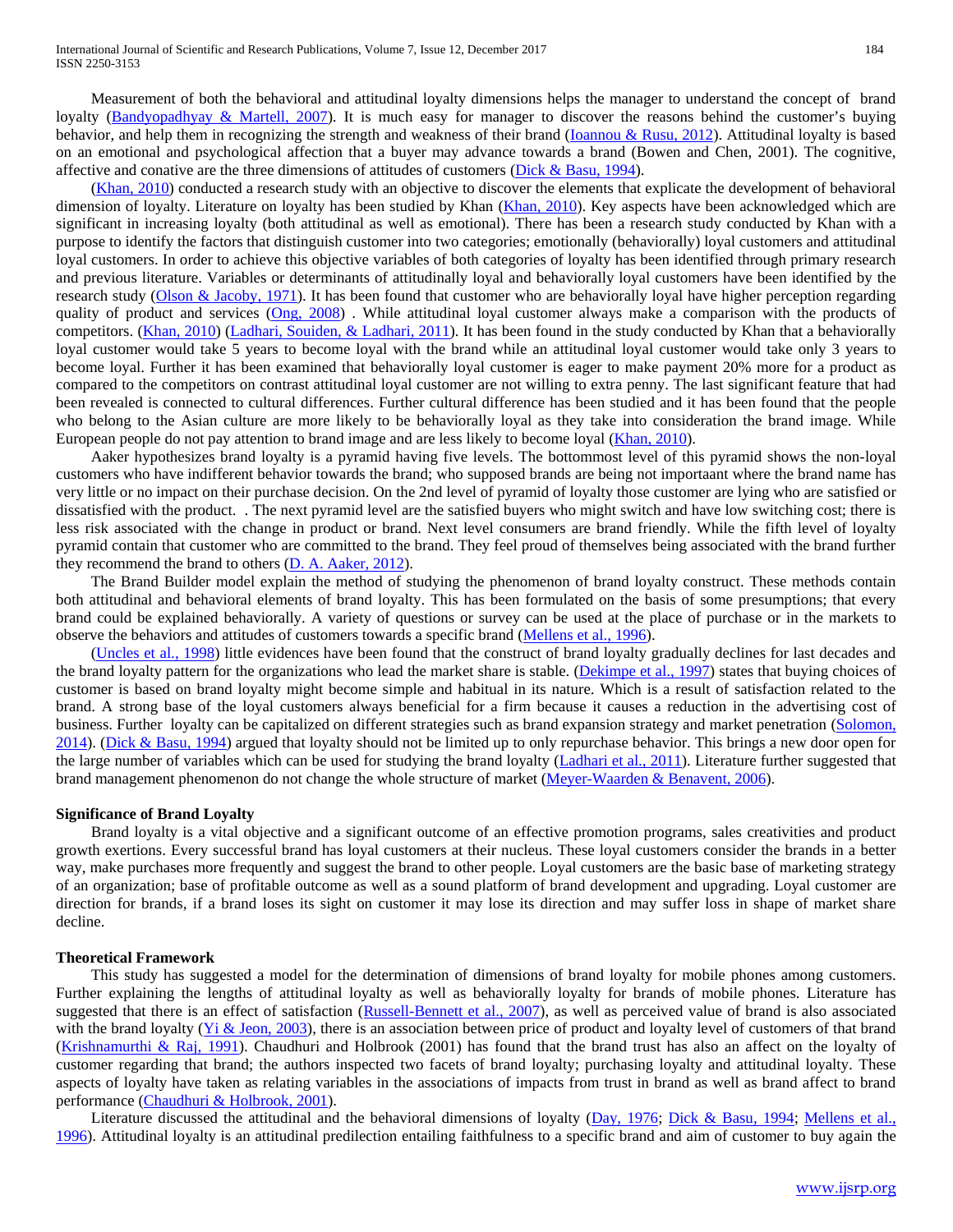brand (Mellens et al., 1996). The faithfulness aspect shows the affective constituent of a customer's attitude and the intention constitute shows the cognitive or evaluative element of a customer's attitude (Gautam, 2015). Contrastingly, behavioral research in loyalty is only concerned with actions which are observable; actual purchasing behaviors (Devece, Garcia-Agreda, & Ribeiro-Navarrete, 2015). Therefore, behavioral loyalty is being explained as purchasers' replication of buying pattern for a specific brand; that is also discovered by the arrays of continued support and real expenditure behaviors" (East et al., 2005).

 Bennett & Rundle-Thiele (2002) have studied the attitudinal loyalty and their study shows the results suggesting that the attitude headed for the deed of purchasing a brand can be used to explain or envisage purchasing behavior (Bennett & Rundle-Thiele, 2002). Fader & Schmittlein (1993) proposed a demonstrating framework in order to study customer behavioral loyalty as evidenced by two

aspects of loyalty: the first one is the hard-core loyalty, when a customer's wholly repeat purchase of one product substitute, and the  $2<sup>nd</sup>$  one is strengthening loyalty, when customers might be get switched among product substitutes (Fader & Schmittlein, 1993). An association between quality and behavioral loyalty has been perceived in which the coefficients are not only highly significant but also are of high value (Liang & Wen-Hung, 2004).

# **Hypothesis no. 1: Satisfied customer are loyal ones; hence there is a positive relationship between the satisfaction and brand loyalty**

 Literature always states that more the customer is satisfied with the brand products and services the more he is loyal with the brand (Bowen & Chen, 2001; Fornell, 1992; Lam, Shankar, Erramilli, & Murthy, 2004; Wallin Andreassen & Lindestad, 1998). In this study, the association in the customer satisfaction level and brand loyalty of mobile phones is going to be examined. For this following hypothesis is designed.

H1. Customer satisfaction has a positive effect on brand loyalty.

H0. Customer satisfaction has no effect on brand loyalty.

#### **Hypothesis no. 2: Brand loyalty increases when perceived value of brand is fulfilled**

 Customer become aware of the brand due to promotions and marketing efforts of an organization done for its brand (Jacoby, Olson, & Haddock, 1971). Brand offer a set of features which are associated with the product of that brand. As a result of these promotions a customer perceived specific features and quality aspects regarding that brand (Severi  $& Ling, 2013$ ). When once these perception become reality customer intend to buy the products from the same brand and this commitment with the brand leads to the brand loyalty (Lam et al., 2004).

In this research study a hypothesis is designed to find out whether the loyalty for mobile phones brands increases if value of brand perceived by the customer is fulfilled or it has no impact on brad loyalty.

H2. Perceived value has a positive effect on brand loyalty.

H0. Perceived value has no effect on brand loyalty.

#### **Hypothesis no. 3: Customer remain loyal irrespective of price of products**

Price always a deciding factor in purchase decision of customers (Grabowski & Vernon, 1992; Krishnamurthi & Raj, 1991). But if a customer is loyal with the brand the rising prices will not affect the buying pattern of the customer. In the market of Pakistan where competition among the mobile phones brand is fierce, price must have an impact on buying patterns of customers. In order to find this out following hypothesis is designed.

H3. Price has effect on brand loyalty

H0. Price has no effect on brand loyalty

#### **Hypothesis no. 4: Satisfied customer has trust in brand**

 The results obtained from literature suggested the key role of brand trust in building brand loyalty. Trust in brand is a variable that creates consumers' commitment, especially in circumstances of high involvement of brand and customers; the effect of brand trust is stronger as compared to overall satisfaction in brand loyalty (Selnes, 1993).

Hence to study the effect of trust in brand over satisfaction and then ultimately on brand loyalty a hypothesis is designed.

H4. Trust has a positive effect on brand loyalty.

H0. Trust has no effect on brand loyalty.

# **Hypothesis no. 5: Customer of mobile phones brands are attitudinally loyal with brand**

 The Brand Builder model provides a way of studying the brand loyalty concept which entails the both aspects of loyalty; attitudinal and behavior components (Boyle, 2007). To find out the loyalty dimensions of customers of mobile phones in the market of Pakistan following hypothesis has been designed.

H5. User of mobile phones are attitudinally loyal

H0: User of mobile phones are not attitudinally loyal

#### **Hypothesis no. 6: Customer of mobile phones brands are behaviorally loyal with brand**

 It is based on the assumptions that all brands can be described behaviorally, that a series of survey questions can be employed in place of probability of purchase, and that consumer behaviors and attitudes towards brands can be linked (Baldinger & Rubinson,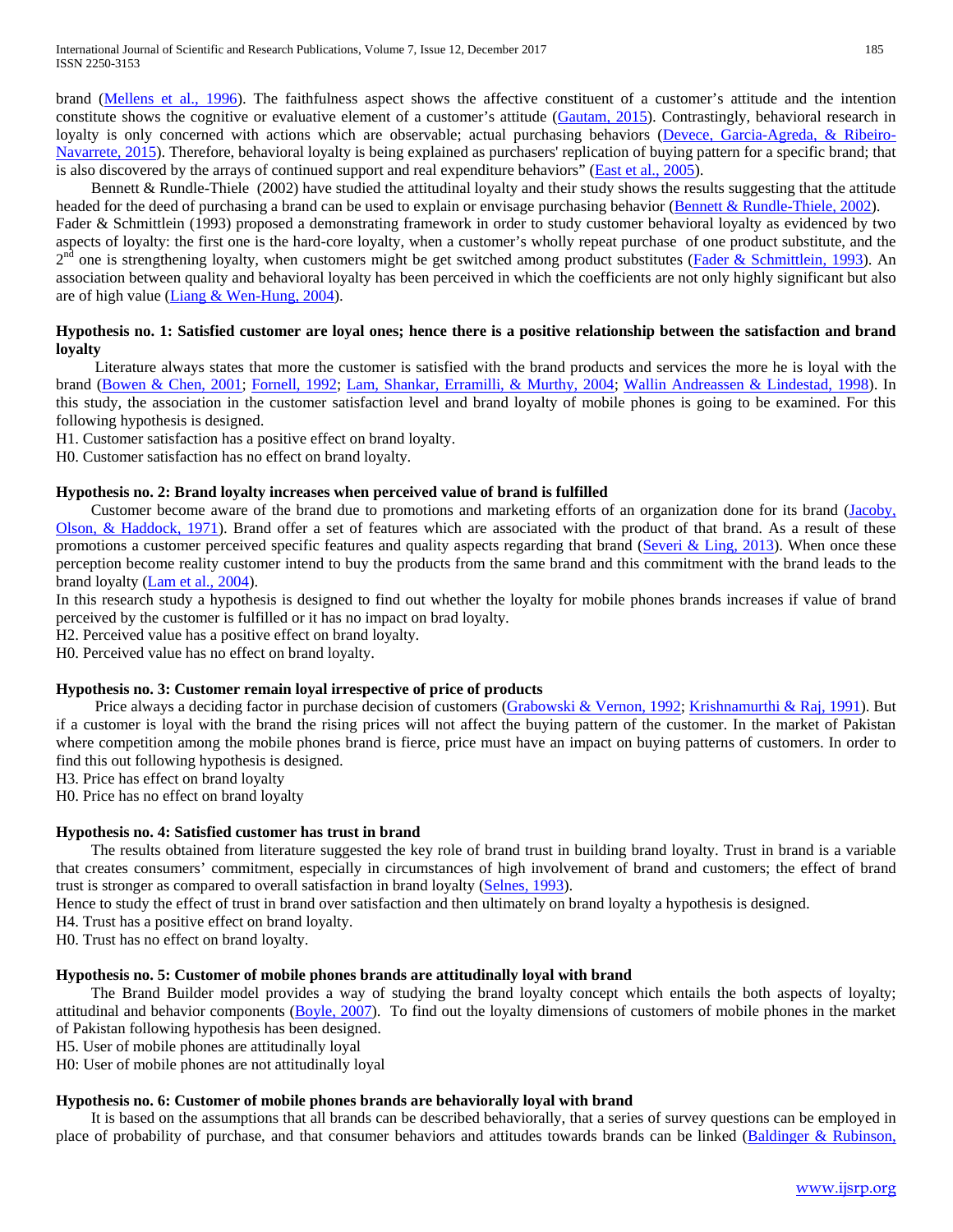1996). (Khan, 2010) conducted a research study with an objective to explore the elements that explain the development of behavioral loyalty. These study results are further carried in current research which have a purpose to find out whether customers of mobile phones are attitudinally loyal or behaviorally.

H6: User of mobile phones are behaviorally loyal

H0: User of mobile phones are not behaviorally loyal

# **Hypothesized Research Model**



#### **Sample and Procedure**

 We focus on the mobile phones users of all brands. There are many brands of mobile phones available in market. Further the all demographics of customers have been taken in this research.

| Table 1: Demographics characteristics of respondents |             |
|------------------------------------------------------|-------------|
| <b>Demographic Characteristics</b>                   | Percentages |
| <b>Gender</b>                                        |             |
| Male                                                 | 45.2        |
| Female                                               | 54.8        |
| Age                                                  |             |
| $16-25$ years                                        | 60.8        |
| $26-45$ years                                        | 37.2        |
| <b>Level of Education</b>                            |             |
| High school                                          | 3.6         |
| Undergraduate                                        | 9.6         |
| <b>Masters</b>                                       | 86.8        |
| <b>Income level</b>                                  |             |
| $10-20$ lac                                          | 74.8        |
| 20-30 lac                                            | 12.0        |
| 40-50 lac                                            | 1.6         |
| 60-70 lac                                            | 2.0         |
| more than 70 lac                                     | 9.6         |
| % of mobile phones from this brand                   |             |
| $0 - 15%$                                            | 11.6        |
| 16-30%                                               | 9.2         |
| 31-45%                                               | 2.0         |
| 46-60%                                               | 8.4         |
| 61-75%                                               | 25.6        |
| 76-90%                                               | 28.0        |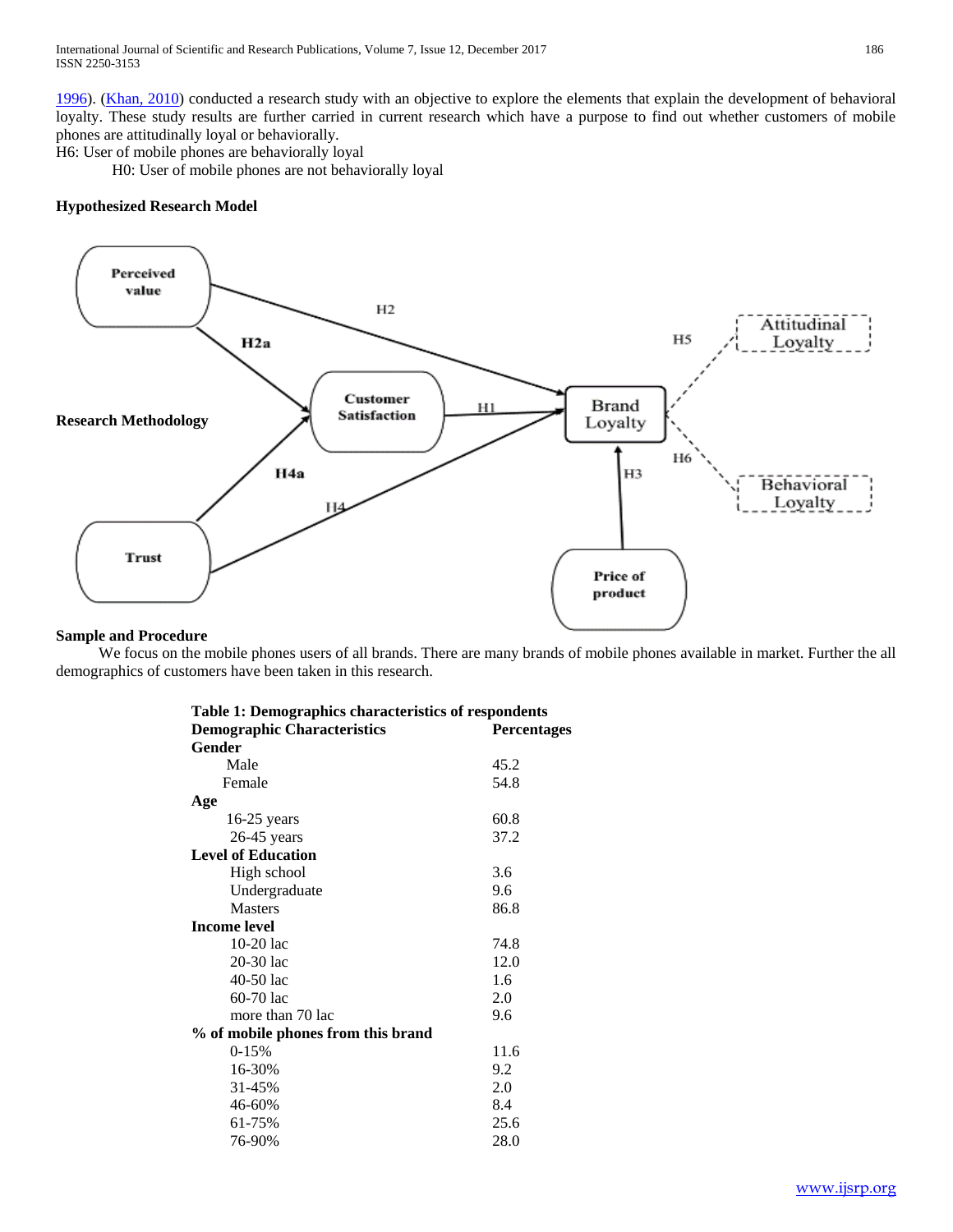| 91-100%                         | 15.2 |
|---------------------------------|------|
| Since how long using this brand |      |
| Less than 12 months             | 8.0  |
| 1-2 years                       | 22.8 |
| 2-3 years                       | 16.8 |
| 3-4 years                       | 19.2 |
| 4-5 years                       | 6.8  |
| 5-6 years                       | 12.8 |

**Data collection:** data is collected with the help of questionnaire which has been adopted from the research of (Khan, 2010). We distributed 300 questionnaires and out of them 270 responses were obtained. After missing value analysis, the final sample consists of 250 responses. The demographics of the respondents are given in Table 1.

#### **Measurement**

 For the measurement of variables we use items; for satisfaction we used 3 items, for perceived value we used 3 items. To measure the variable of brand trust we used 3 items, for price we used 3 items. For measuring the attitudinal loyalty we used 4 items and for behaviorally loyalty we used 4 items.

#### **Data Analysis**

Data has been analyzed in three steps

- a. The reliability of data has been analyzed
- b. The regression analysis is run to check the dependence of brand loyalty on the hypothesized variables
- c. Then the data has been analyzed descriptively to check the percentages of loyality dimensions; attitudinal or behavioral

#### **Measurement Reliability**

The seven construct showed high internal consistency and reliability with Cronbach alpha value .674 while Cronbach Alpha.

#### **Regression analysis**

 To analyze the effect of different constructs on brand loyalty regression analysis is done and following results have been found out.

### **Hypothesis no. 1: Satisfied customer are loyal ones; hence there is a positive relationship between the satisfaction and brand loyalty**

H1. Customer satisfaction has a positive effect on brand loyalty.

H0. Customer satisfaction has no effect on brand loyalty.

| Table 2: Satisfied customer are loyal ones |            |                       |     |             |        |                  |  |  |  |
|--------------------------------------------|------------|-----------------------|-----|-------------|--------|------------------|--|--|--|
| Model                                      |            | <b>Sum of Squares</b> | ldf | Mean Square |        | Sig.             |  |  |  |
|                                            | Regression | 13.674                |     | 13.674      | 24.754 | 000 <sup>b</sup> |  |  |  |
|                                            | Residual   | 136.990               | 248 | .552        |        |                  |  |  |  |

 Having satisfaction independent variable and brand loyalty dependent variable regression analysis shows with the Significance value of .000 and with df 1. It means the satisfied customer of mobile phones in Pakistan are loyal ones. Hence H1 is accepted.

# **Hypothesis no. 2: Brand loyalty increases when perceived value of brand is fulfilled**

Total 150.664 249

Having perceived value of brand independent variable and brand loyalty dependent variable regression analysis shows with the Significance value of .000 and with df 1. It means the customer with fulfilled perceptions of mobile phones in Pakistan are loyal ones. Hence H2 is accepted.

H2. Perceived value has a positive effect on brand loyalty.

H0. Perceived value has no effect on brand loyalty.

#### **Table 3: Brand loyalty increases when perceived value of brand is fulfilled**

| Model |                        | Sum of Squares | Df  | Mean Square |        | Sig.             |
|-------|------------------------|----------------|-----|-------------|--------|------------------|
|       | Regression             | 16.432         |     | 16.432      | 30.359 | 000 <sup>b</sup> |
|       | Residual               | 134.231        | 248 | .541        |        |                  |
|       | $\tau$ <sub>otal</sub> | 150.664        | 249 |             |        |                  |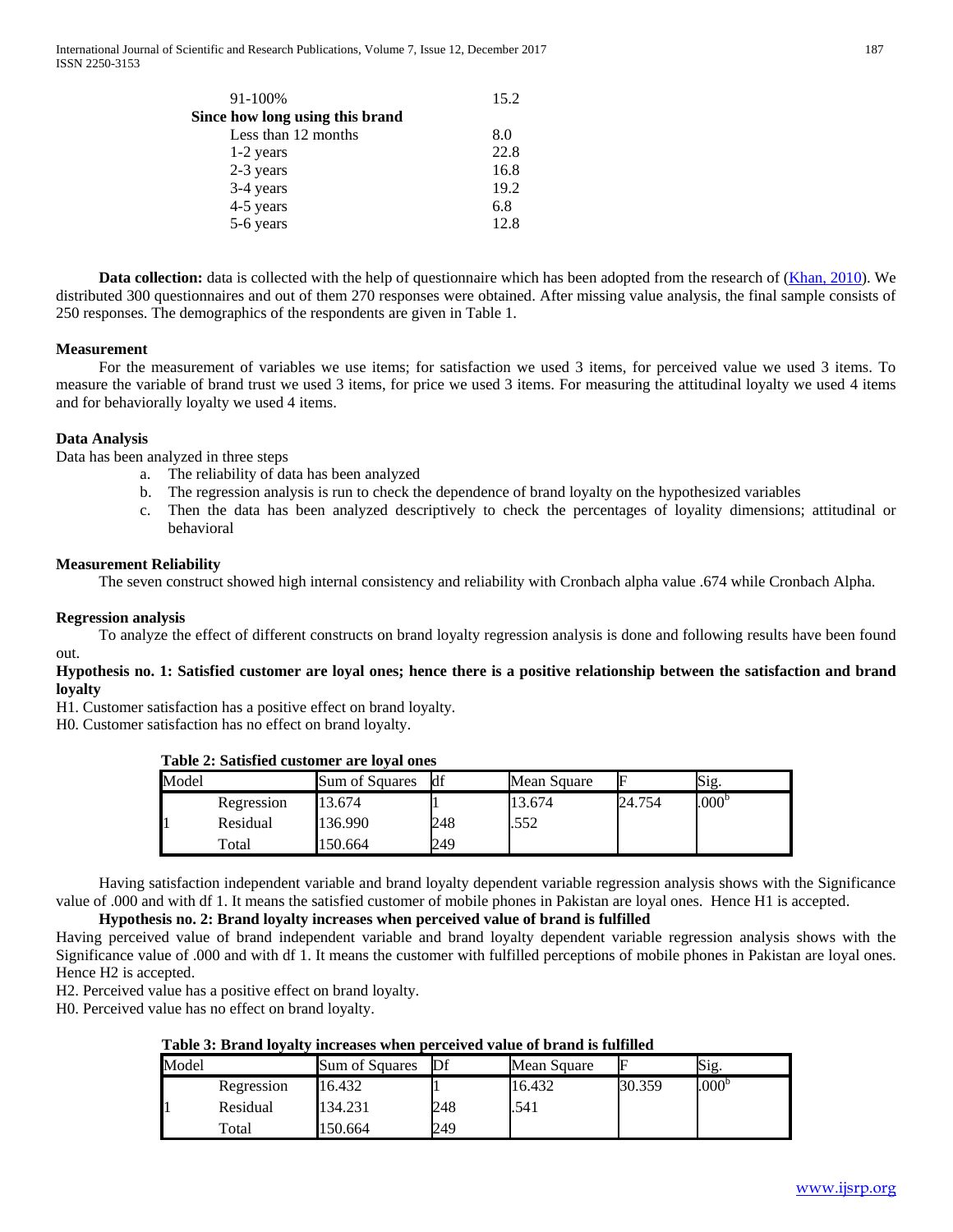# **Hypothesis no. 2a: Perceived value of brand has positive impact on customer satisfaction**

 Having perceived value of brand independent variable and customer satisfaction dependent variable regression analysis shows with the Significance value of .000 and with df 1. It means the customer with fulfilled perceptions of mobile phones in Pakistan are loyal ones. Hence H2a is accepted.

H2a. Perceived value has a positive effect on customer satisfaction.

H0. Perceived value has no effect on customer satisfaction.

|       |            | Table +. Effect of befectived value on customer sausiaction |     |             |        | Sig.<br>000 <sup>t</sup> |
|-------|------------|-------------------------------------------------------------|-----|-------------|--------|--------------------------|
| Model |            | Sum of Squares                                              | ldf | Mean Square |        |                          |
|       | Regression | 39.232                                                      |     | 39.232      | 52.311 |                          |
|       | Residual   | 185.995                                                     | 248 | .750        |        |                          |
|       | Total      |                                                             | 249 |             |        |                          |

# **Table 4: Effect of perceived value on customer satisfaction**

# **Hypothesis no. 3: Customer remain loyal irrespective of price of products**

 Having price of brand independent variable and brand loyalty dependent variable regression analysis shows with the Significance value of .000 and with df 1. It means the customer consider price of mobile phones in Pakistan. Hence H0 is accepted. H3. Price has effect on brand loyalty

H0. Price has no effect on brand loyalty

# **Table 5: Customer remain loyal irrespective of price of product**

| Model |            | Sum of Squares | $\mathbb{D}$ f | Mean Square | F      | Sig.           |
|-------|------------|----------------|----------------|-------------|--------|----------------|
|       | Regression | 7.870          |                | 7.870       | 13.668 | $.000^{\circ}$ |
|       | Residual   | 142.794        | 248            | .576        |        |                |
|       | Total      | 150.664        | 249            |             |        |                |

# **Hypothesis no. 4: customer who has trust in brand are brand loyal**

 Having trust in brand independent variable and brand loyalty dependent variable regression analysis shows with the Significance value of .000 and with df 1. It means the customer with fulfilled perceptions of mobile phones in Pakistan are loyal ones. Hence H4 is accepted.

H4. Brand Trust has a positive effect on brand loyalty.

H0. Brand Trust has no effect on brand loyalty.

#### **Table 5: customer who has trust in brand are brand loyal**

| Model |            | Sum of Squares | Df  | Mean Square | ⊩      | Sig.              |  |
|-------|------------|----------------|-----|-------------|--------|-------------------|--|
|       | Regression | 9.152          |     |             | 10.505 | .001 <sup>b</sup> |  |
|       | Residual   | 216.075        | 248 | .871        |        |                   |  |
|       | Total      | רמפ פחמ        | 249 |             |        |                   |  |

# **Hypothesis no. 4a: customer who has trust in brand are more satisfied**

 Having trust in brand independent variable and customer satisfaction dependent variable regression analysis shows with the Significance value of .000 and with df 1. It means the customer with fulfilled perceptions of mobile phones in Pakistan are satisfied ones. Hence H4 is accepted.

H4a. Brand Trust has a positive effect on customer satisfaction.

H0. Brand Trust has no effect on customer satisfaction.

# **Table 6: Effect of Brand trust on customer satisfaction**

| Model |            | Sum of Squares | df  | Mean Square | ⊩      | Sig.              |
|-------|------------|----------------|-----|-------------|--------|-------------------|
|       | Regression | 9.152          |     | 9.152       | 10.505 | .001 <sup>b</sup> |
|       | Residual   | 216.075        | 248 | .871        |        |                   |
| Total |            | つつよ つつつ        | 249 |             |        |                   |

# **Hypothesis no. 5: Customer of mobile phones brands are attitudinally loyal with brand**

 The descriptive statistics shows that only 39.5 % customer are agree with the fact that they are attitudinally loyal with their brands. While 17% are agree and 12% disagree with this.

#### **Hypothesis no. 6: Customer of mobile phones brands are behaviorally loyal with brand**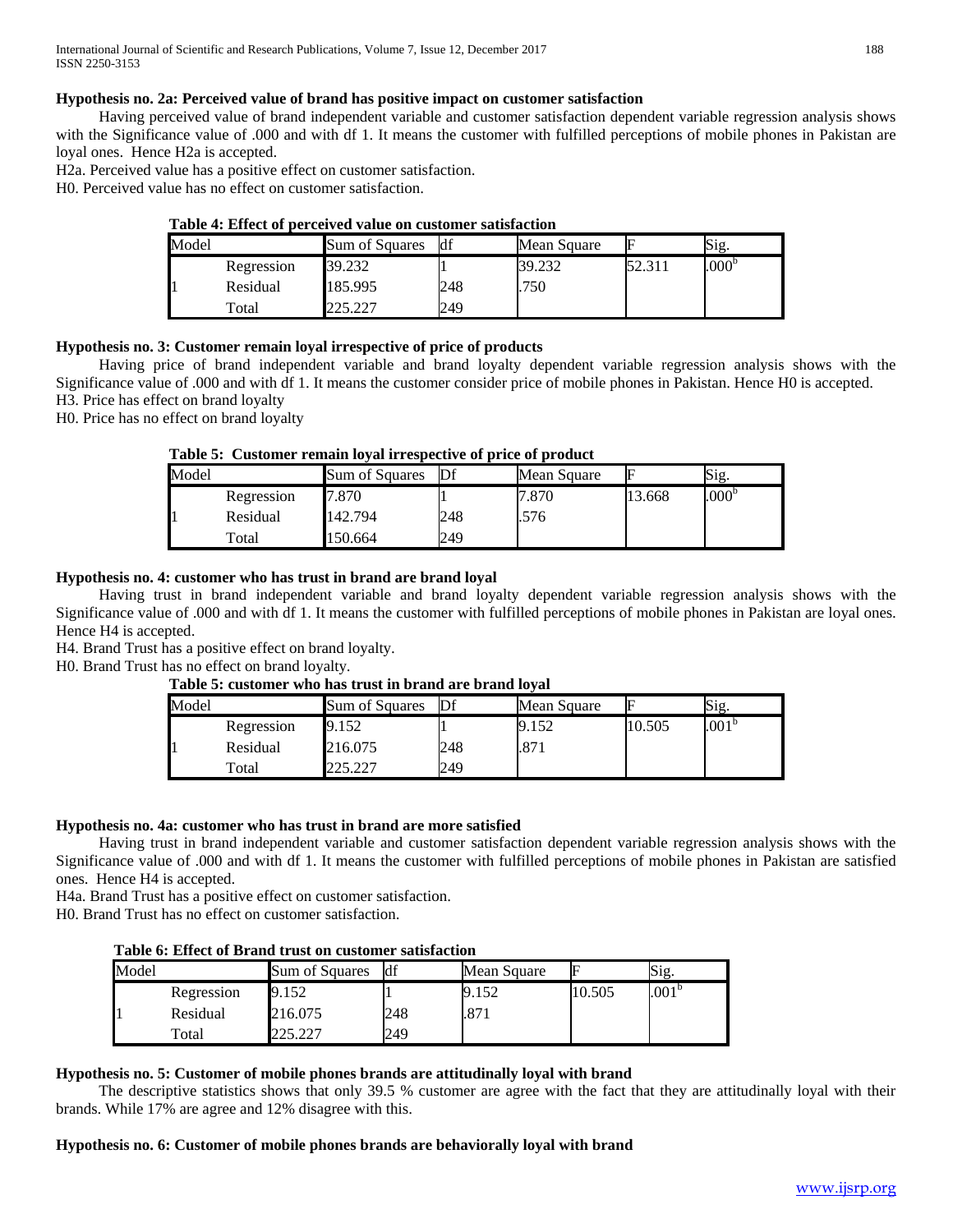Further the descriptive statistics of behavioral dimension of loyalty shows that 35% people agree that they are behaviorally loyal while 10 % strongly disagree, 14% are strongly agree to this fact.

#### **Findings**

 This study has the objective to study the brand loyalty dimensions among the user of mobile phones in market of Asia specifically in Pakistan. The results of the study shows that the customers are loyal to their brands if their perceptions regarding services of the brand are fulfilled. Further it has been found that if customer is satisfied with the services and products of brand he remain loyal otherwise he will switch to other brand. Study also found that loyal customer have trust in brand of mobile phones they are using. Literature always showed that price is irrelevant factor for loyal customers, but in this study it has been found that price is considered by the customers. So mobile phones brand should have look on the market prices also if they want to keep their customer loyal. Two dimensions of brand loyalty have been discussed in the literature review. This research has studied the new paradigm of these dimension; either customer of mobile phones in the market of Pakistan are loyal with mobile phones brand attitudinally or behaviorally. Results show mix calculations; customers are equally loyal to brand attitudinally as well as behaviorally.

#### **Managerial Implication**

 This study is helpful for the managers of mobile devices brands. They can observe the behavior and loyalty pattern of their consumers and this will help them to improve their loyalty development program.

#### **Limitations of the study**

 Although this study works on new paradigm of brand loyalty of mobile devices in Pakistan, but there are certain limitations of this study

- 1. The population of the study is limited as compared to the number of users of mobile devices in Pakistan
- 2. The study I mainly focusing on the two determinants of brand loyalty; attitudinal loyalty and behavioral loyalty. According to literature the determinants of loyalty are many.
- 3. The study is just explaining the effect of determinants of loyalty not their pattern.

#### **Recommendations for further research**

 This study can be used as a base and researcher can further explain the moderating and mediating effects of aforementioned determinants of brand loyalty. Further it can be used to study the effect of a specific brand loyalty program in Pakistan.

#### **REFERENCES**

- [1] Aaker, D. A. (2012). Building strong brands: Simon and Schuster.
- [2] Aaker, D. A., & Equity, M. B. (1991). The Free Press. New York, 206.
- [3] Aaker, J. L. (1997). Dimensions of brand personality. Journal of Marketing research, 347-356.
- [4] Aamir, M., Ikram, W., & Zaman, K. (2010). Customers' switching in mobile phone service providers in Pakistan. Int. J. Buss. Mgt. Eco. Res, 1(1), 34-40.
- [5] Abbasi, A. S., Akhter, W., Ali, I., & Hasan, A. (2010). Factors affecting customer loyalty in Pakistan.
- [6] Afsar, B. (2010). Determinants of customer loyalty and proposing a customer loyalty model for the banking sector of Pakistan. Management & Marketing-Craiova(1), 73-90.
- [7] Ahmad, U. (2011). What makes customers brand loyal: A study on telecommunication sector of Pakistan. International Journal of Business and Social Science, 2(14).
- [8] Baldinger, A. L., & Rubinson, J. (1996). Brand loyalty: the link between attitude and behavior. Journal of advertising research, 36(6), 22-35.
- [9] Bandyopadhyay, S., & Martell, M. (2007). Does attitudinal loyalty influence behavioral loyalty? A theoretical and empirical study. Journal of Retailing and Consumer Services, 14(1), 35-44.
- [10] Bennett, R., Härtel, C. E., & McColl-Kennedy, J. R. (2005). Experience as a moderator of involvement and satisfaction on brand loyalty in a business-to-business setting 02-314R. Industrial marketing management, 34(1), 97-107.
- [11] Bennett, R., & Rundle-Thiele, S. (2002). A comparison of attitudinal loyalty measurement approaches. The Journal of Brand Management, 9(3), 193-209.
- [12] Bloemer, J. M., & Kasper, H. D. (1995). The complex relationship between consumer satisfaction and brand loyalty. Journal of economic psychology, 16(2), 311-329.
- [13] Bowen, J. T., & Chen, S.-L. (2001). The relationship between customer loyalty and customer satisfaction. International journal of contemporary hospitality management, 13(5), 213-217.
- [14] Boyle, E. (2007). A process model of brand cocreation: brand management and research implications. Journal of Product & Brand Management, 16(2), 122-131.
- [15] Carpenter, J. M. (2008). Consumer shopping value, satisfaction and loyalty in discount retailing. Journal of Retailing and Consumer Services, 15(5), 358-363.
- [16] Chaudhuri, A., & Holbrook, M. B. (2001). The chain of effects from brand trust and brand affect to brand performance: the role of brand loyalty. Journal of Marketing, 65(2), 81-93.
- [17] Cunningham, R. M. (1956). Brand loyalty-what, where, how much. Harvard Business Review, 34(1), 116-128.
- [18] Day, G. S. (1976). A two-dimensional concept of brand loyalty Mathematical models in marketing (pp. 89-89): Springer.
- [19] Dekimpe, M. G., Steenkamp, J.-B. E., Mellens, M., & Abeele, P. V. (1997). Decline and variability in brand loyalty. international Journal of Research in Marketing, 14(5), 405-420.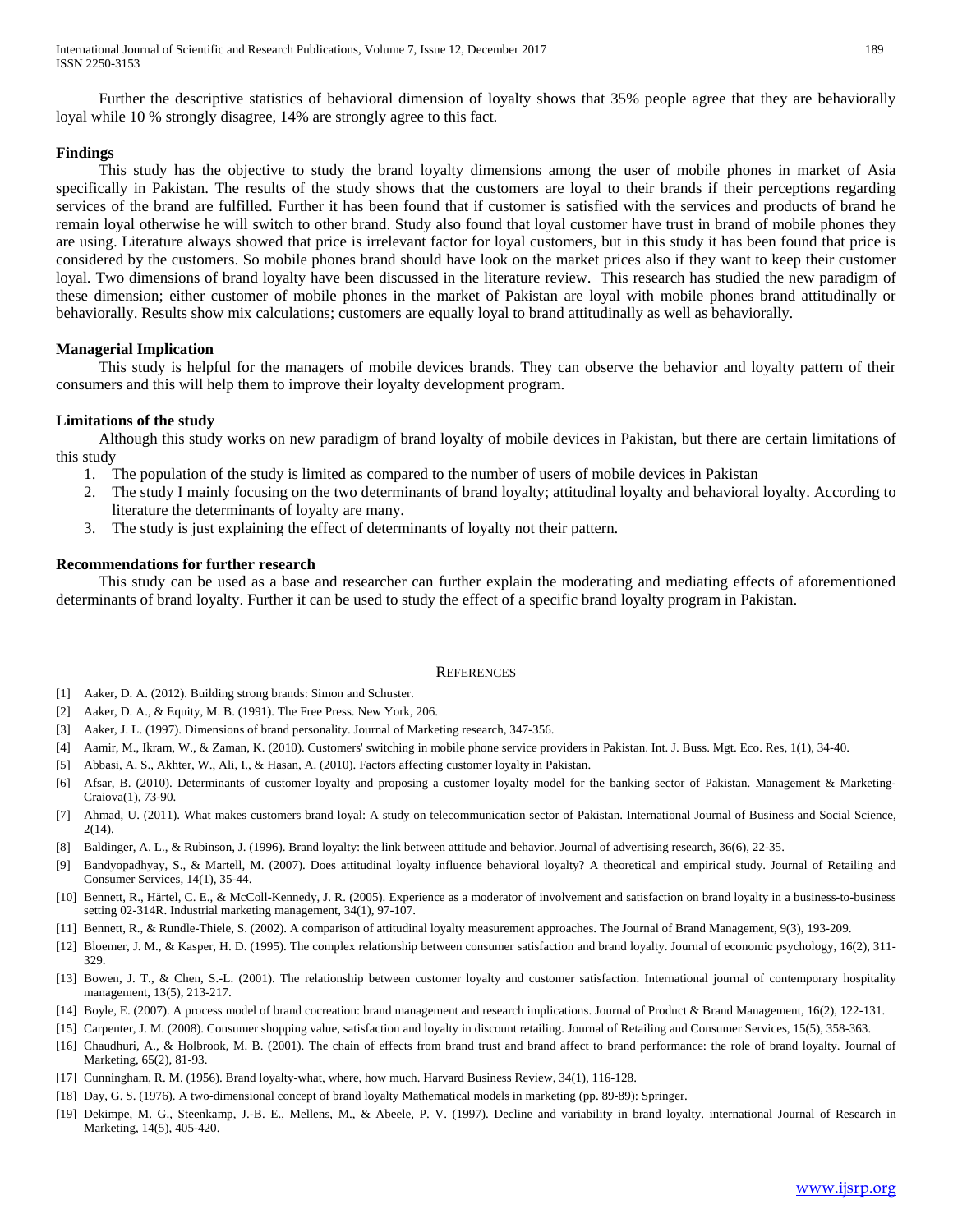- [20] Devece, C., Garcia-Agreda, S., & Ribeiro-Navarrete, B. (2015). The Value of Trust for Travel Agencies in Achieving Customers' Attitudinal Loyalty. Journal of Promotion Management, 21(4), 516-529.
- [21] Dick, A. S., & Basu, K. (1994). Customer loyalty: toward an integrated conceptual framework. Journal of the academy of marketing science, 22(2), 99-113.
- [22] East, R., Gendall, P., Hammond, K., & Lomax, W. (2005). Consumer loyalty: singular, additive or interactive? Australasian Marketing Journal (AMJ), 13(2), 10- 26.
- [23] Fader, P. S., & Schmittlein, D. C. (1993). Excess behavioral loyalty for high-share brands: Deviations from the Dirichlet model for repeat purchasing. Journal of Marketing research, 478-493.
- [24] Fornell, C. (1992). A national customer satisfaction barometer: The Swedish experience. the Journal of Marketing, 6-21.
- [25] Fournier, S., & Yao, J. L. (1997). Reviving brand loyalty: A reconceptualization within the framework of consumer-brand relationships. international Journal of Research in Marketing, 14(5), 451-472.
- [26] Gautam, V. (2015). An Empirical Test for Mediation Effect of Educational Institute's Image on Relationship between Marketing Elements and Parents' Loyalty: Evidence from India. Journal of Promotion Management, 21(5), 584-600.
- [27] Grabowski, H. G., & Vernon, J. M. (1992). Brand loyalty, entry, and price competition in pharmaceuticals after the 1984 Drug Act. The journal of law and economics, 35(2), 331-350.
- [28] Iglesias, O., Singh, J. J., & Batista-Foguet, J. M. (2011). The role of brand experience and affective commitment in determining brand loyalty. Journal of Brand Management, 18(8), 570-582.
- [29] Ioannou, M., & Rusu, O. (2012). Consumer-based brand equity: A cross-cultural perspective. Journal of Promotion Management, 18(3), 344-360.
- [30] Ishak, F., & Ghani, N. H. A. (2014). A Review of the Literature on Brand Loyalty and Customer Loyalty. Universiti Utara Malaysia
- [31] Sintok, Kedah., Malaysia.
- [32] Jacoby, J. (1971). Brand loyalty: A conceptual definition. Paper presented at the Proceedings of the Annual Convention of the American Psychological Association.
- [33] Jacoby, J., & Chestnut, R. W. (1978). Brand loyalty: Measurement and management.
- [34] Jacoby, J., & Kyner, D. B. (1973). Brand loyalty vs. repeat purchasing behavior. Journal of Marketing research, 1-9.
- [35] Jacoby, J., Olson, J. C., & Haddock, R. A. (1971). Price, brand name, and product composition characteristics as determinants of perceived quality. Journal of Applied Psychology, 55(6), 570.
- [36] Kabiraj, S., & Shanmugan, J. (2011). Development of a conceptual framework for brand loyalty: A Euro-Mediterranean perspective. Journal of Brand Management, 18(4-5), 285-299.
- [37] Keller, K. L. (1998). Strategic brand management (Vol. 256): Upper Saddle River, NJ: Prentice Hall.
- [38] Khan, O. (2010). The impact of business orientations on customer loyalty. An empirical study using a case study approach. University of Bradford.
- [39] Kim, M.-K., Park, M.-C., & Jeong, D.-H. (2004). The effects of customer satisfaction and switching barrier on customer loyalty in Korean mobile telecommunication services. Telecommunications policy, 28(2), 145-159.
- [40] Krishnamurthi, L., & Raj, S. P. (1991). An empirical analysis of the relationship between brand loyalty and consumer price elasticity. Marketing Science, 10(2), 172-183.
- [41] Labeaga, J. M., Lado, N., & Martos, M. (2007). Behavioural loyalty towards store brands. Journal of Retailing and Consumer Services, 14(5), 347-356.
- [42] Ladhari, R., Souiden, N., & Ladhari, I. (2011). Determinants of loyalty and recommendation: The role of perceived service quality, emotional satisfaction and image. Journal of Financial Services Marketing, 16(2), 111-124.
- [43] Lam, S. Y., Shankar, V., Erramilli, M. K., & Murthy, B. (2004). Customer value, satisfaction, loyalty, and switching costs: an illustration from a business-tobusiness service context. Journal of the academy of marketing science, 32(3), 293-311.
- [44] Liang, C.-J., & Wen-Hung, W. (2004). Attributes, benefits, customer satisfaction and behavioral loyalty-an integrative research of financial services industry in Taiwan. Journal of Services Research, 4(1), 57.
- [45] Maheshwari, V., Lodorfos, G., & Jacobsen, S. (2014). Determinants of Brand Loyalty: A Study of the Experience-Commitment-Loyalty Constructs International Journal of Business Administration, 5(6).
- [46] Mellens, M., Dekimpe, M., & Steenkamp, J. (1996). A review of brand-loyalty measures in marketing. Tijdschrift voor economie en management, 41(4), 507-533.
- [47] Meyer-Waarden, L., & Benavent, C. (2006). The Impact of Loyalty Programmes on Repeat Purchase Behaviour. Journal of Marketing Management, 22(1-2), 61- 88. doi:10.1362/026725706776022308
- [48] Olson, J. C., & Jacoby, J. (1971). A construct validation study of brand loyalty. Paper presented at the Proceedings of the Annual Convention of the American Psychological Association.
- [49] Ong, B. S. (2008). The impact of consumer perceptions of, and attitudes toward mail-in rebates on effectiveness of rebates. Journal of Promotion Management, 14(1-2), 45-58.
- [50] Osman, A., & Subhani, M. (2010). A study on the association between brand awareness and consumer/brand loyalty for the packaged milk industry in Pakistan.
- [51] Pride, W., Elliott, G., Rundle-Thiele, S., Waller, D., Paladino, A., & Ferrell, O. (2006). Marketing: core concepts and applications.
- [52] Pritchard, M. P., Havitz, M. E., & Howard, D. R. (1999). Analyzing the commitment-loyalty link in service contexts. Journal of the academy of marketing science, 27(3), 333-348.
- [53] Ramesh Kumar, S., & Advani, J. Y. (2005). Factors affecting brand loyalty: A study in an emerging market on fast moving consumer goods. Journal of Customer Behaviour, 4(2), 251-275.
- [54] Reichheld, F. (1996). The Loyalty Effect. Harvard Business School Press, Boston, MA. Regan, WJ (1963) The Service Revolution. Journal of Marketing, 27, 32- 36.
- [55] Reynolds, K. E., & Beatty, S. E. (1999). Customer benefits and company consequences of customer-salesperson relationships in retailing. Journal of retailing, 75(1), 11-32.
- [56] Russell-Bennett, R., McColl-Kennedy, J. R., & Coote, L. V. (2007). Involvement, satisfaction, and brand loyalty in a small business services setting. Journal of business research, 60(12), 1253-1260.
- [57] Selnes, F. (1993). An examination of the effect of product performance on brand reputation, satisfaction and loyalty. European Journal of marketing, 27(9), 19-35.
- [58] Severi, E., & Ling, K. C. (2013). The mediating effects of brand association, brand loyalty, brand image and perceived quality on brand equity. Asian Social Science, 9(3), 125.